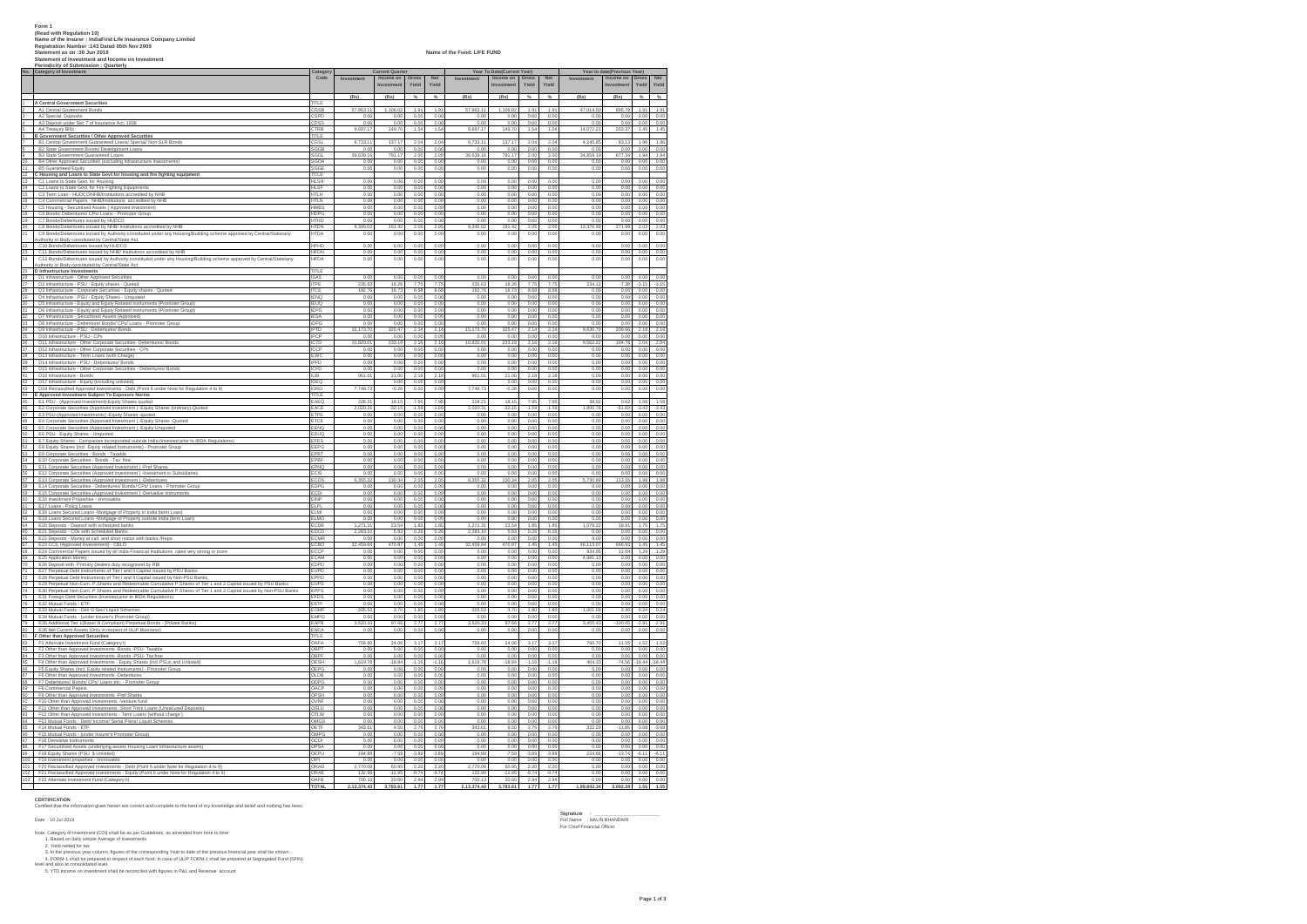| Form 1 |  |  |  |
|--------|--|--|--|
|        |  |  |  |

|                 | Form 1<br>(Read with Regulation 10)<br>Name of the Insurer : IndiaFirst Life Insurance Company Limited<br>Registration Number : 143 Dated 05th Nov 2009<br>Name of the Fund: PENSION AND GEN ANNUITY BUSINESS<br>Statement as on :30 Jun 2019<br>Statement of Investment and Income on Investment<br>Periodicity of Submission : Quarterly                                                                                                                |                            |                     |                                                   |                     |                        |                     |                                                       |                 |                        |                        |                                                        |                 |                                   |
|-----------------|-----------------------------------------------------------------------------------------------------------------------------------------------------------------------------------------------------------------------------------------------------------------------------------------------------------------------------------------------------------------------------------------------------------------------------------------------------------|----------------------------|---------------------|---------------------------------------------------|---------------------|------------------------|---------------------|-------------------------------------------------------|-----------------|------------------------|------------------------|--------------------------------------------------------|-----------------|-----------------------------------|
|                 | No. Category of Investment                                                                                                                                                                                                                                                                                                                                                                                                                                | Category<br>Code           | Investment          | <b>Current Quarter</b><br>Income on<br>Investment | Gross<br>Yield      | Net<br>Yield           | Investment          | Year To Date(Current Year)<br>Income on<br>Investment | Gross<br>Yield  | Net<br>Yield           | Investment             | Year to date(Previous Year)<br>Income on<br>Investment | Gross<br>Yield  | $\operatorname{\sf Net}$<br>Yield |
|                 | 1 A Central Government Securities                                                                                                                                                                                                                                                                                                                                                                                                                         | TITLE                      | (Rs)                | (Rs)                                              | $\frac{1}{2}$       | $\gamma_{\rm e}$       | (Rs)                | (Rs)                                                  | $\frac{1}{2}$   | $\eta_L$               | (Rs)                   | (Rs)                                                   | $\frac{1}{2}$   | $\%$                              |
| 2               | A1 Central Government Bonds                                                                                                                                                                                                                                                                                                                                                                                                                               | CGSB                       | 1,56,546.16         | 2,959.88                                          | 1.89                | 1.89                   | 1,56,546.16         | 2,959.88                                              | 1.89            | 1.89                   | 1,46,105.26            | 2,641.32                                               | 1.81            | 1.81                              |
|                 | A2 Special Deposits<br>A3 Deposit under Sec 7 of Insurance Act, 1938                                                                                                                                                                                                                                                                                                                                                                                      | "CDF                       | n on<br>0.00        | 0.00<br>0.00                                      | 0.00<br>0.00        | 0.00<br>0.00           | 0.00<br>0.00        | 0.00<br>0.00                                          | 0.00<br>0.00    | 0.00<br>0.00           | 0.00<br>0.00           | 0.00<br>0.00                                           | 0.00<br>0.00    | $\frac{0.00}{0.00}$               |
|                 | A4 Treasury Rills                                                                                                                                                                                                                                                                                                                                                                                                                                         |                            | 64,004.86           | 10087                                             | 15                  | 1.58                   | 64.004.8            | 1.008.75                                              | 1.58            | 1.58                   | 24.068.90              | 3477                                                   | 1.44            | 1.44                              |
| ś.              | B Government Securities / Other Approved Securities<br>B1 Central Government Guaranteed Loans/ Special/ Non-SLR B                                                                                                                                                                                                                                                                                                                                         | TITLE                      | 13,900.06           | 270.09                                            | 1.94                | 1.94                   | 13,900.06           | 270.09                                                | 1.94            | 1.94                   | 11,448.04              | 219.55                                                 | 1.92            | 1.92                              |
|                 | B2 State Government Bonds/ Development Loans<br><b>B3 State Government Guaranteed Loans</b>                                                                                                                                                                                                                                                                                                                                                               | SGGB<br>3G GI              | 0.00<br>1,95,716.17 | 0.00<br>3,725.51                                  | 0.00<br>1.90        | 0.00<br>1.90           | 0.00<br>1,95,716.17 | 0.00<br>3,725.51                                      | 0.00<br>1.90    | 0.00<br>1.90           | 0.00<br>1,07,631.7     | 0.00<br>2,058.5                                        | 0.00<br>1.91    | 0.00<br>1.91                      |
|                 | 10 B4 Other Approved Securities (excluding Infrastructure Investments)                                                                                                                                                                                                                                                                                                                                                                                    | SGOA                       | 0.00                | 0.00                                              | 0.00                | 0.00                   | 0.01                | 0.00                                                  | 0.00            | 0.00                   | 0.00                   | 0.00                                                   | 0.00            | 0.00                              |
|                 | 11 BS Guaranteed Equity<br>12 C Housing and Loans to State Govt for housing and fire fighting equipment<br>13 C I Loans to State Govt. for Housing<br>14 C2 Loans to State Govt. for Fire Fighting Equipments                                                                                                                                                                                                                                             | <b>SGGE</b><br>TITLE       | 0.00                | 0.00                                              | 0.00                | 0.00                   | 0.00                | 0.00                                                  | 0.00            | 0.00                   | 0.00                   | 0.00                                                   | 0.00            | 0.00                              |
|                 |                                                                                                                                                                                                                                                                                                                                                                                                                                                           | <b>HLSH</b>                | 0.00                | 0.00                                              | 0.00                | 0.00                   | 0.00                | 0.00                                                  | 0.00            | 0.00                   | 0.00                   | 0.00                                                   | 0.00            | 0.00                              |
|                 |                                                                                                                                                                                                                                                                                                                                                                                                                                                           | ILSF<br>HTLH               | 0.00<br>0.00        | 0.00<br>0.00                                      | 0.00<br>0.00        | 0.00<br>0.00           | 0.00<br>0.00        | 0.00<br>n nn                                          | 0.00<br>0.00    | 0.00<br>0.00           | 0.00<br>0.00           | 0.00<br>0.00                                           | 0.00<br>0.00    | 0.00<br>0.00                      |
|                 |                                                                                                                                                                                                                                                                                                                                                                                                                                                           | HTLN<br>11/10              | 0.00<br>00          | 0.00<br>0.01                                      | 0.00<br>00          | 0.00<br>0 <sup>0</sup> | 0.00<br>00          | 0.00<br>000                                           | 0.00<br>00      | 0.00<br>0 <sup>0</sup> | 0.00<br>00             | 0.00<br>0 <sub>0</sub>                                 | 0.00<br>00      | 0.00<br>0.00                      |
|                 |                                                                                                                                                                                                                                                                                                                                                                                                                                                           | HDPG                       | 0.00                | 0.00                                              | 0.01                | 0.00                   | 0.00                | n no                                                  | 0.00            | 0.00                   | 0.00                   | 0.00                                                   | 0.00            | 0.00                              |
|                 | $\begin{tabular}{ll} 14 & 12 & 20006 & 20000 & 20000 & 20000 & 20000 & 20000 & 20000 & 20000 & 20000 & 20000 & 20000 & 20000 & 20000 & 20000 & 20000 & 20000 & 20000 & 20000 & 20000 & 20000 & 20000 & 20000 & 20000 & 20000 & 20000 & 20000 & 20000 & 20000 & 20000 & $                                                                                                                                                                                  | <b>ITHI</b><br><b>HTDN</b> | 0.00<br>72.590.02   | 0.00<br>1,481.39                                  | 204                 | 0.00<br>2.04           | 0.01<br>72.590.02   | 1,481.39                                              | 0.01<br>204     | 0.00<br>2.04           | 0.0<br>76,149.55       | .551.31                                                | 0.00<br>2.04    | 0.00<br>2.04                      |
|                 | C9 Bonds/Debentures issued by Authority constituted under any Housing/Building scheme approved by Central/State/any Authority<br>or Body constituted by Central/State Act.                                                                                                                                                                                                                                                                                | <b>ITDA</b>                | 0.00                | 0.00                                              | 0.00                | 0.00                   | 0.01                | 0.00                                                  | 0.00            | 0.00                   | 0.00                   | 0.00                                                   | 0.00            | 0.00                              |
| $\overline{22}$ | C10 Bonds/Debentures issued by HUDCO                                                                                                                                                                                                                                                                                                                                                                                                                      | HFHD                       | 0.00                | 0.00                                              | 0.00                | 0.00                   | 0.00                | 0.00                                                  | 0.00            | 0.00                   | 0.00                   | 0.00                                                   | 0.00            | 0.00                              |
|                 |                                                                                                                                                                                                                                                                                                                                                                                                                                                           | <b>HFDN</b><br><b>IFDA</b> | 0.00<br>0.00        | 0.00<br>0.00                                      | 0.00<br>0.00        | 0.00<br>0.00           | 0.00<br>0.01        | 0.00<br>0.00                                          | 0.00<br>0.00    | 0.00<br>0.00           | 0.00<br>0.00           | 0.00<br>0.00                                           | 0.00<br>0.00    | 0.00<br>0.00                      |
|                 |                                                                                                                                                                                                                                                                                                                                                                                                                                                           | TITI F                     |                     |                                                   |                     |                        |                     |                                                       |                 |                        |                        |                                                        |                 |                                   |
|                 |                                                                                                                                                                                                                                                                                                                                                                                                                                                           | ISAS                       | 0.00                | 0.00                                              | 0.00                | 0.00                   | 0.00                | 0.00                                                  | 0.00            | 0.00                   | 0.00                   | 0.00                                                   | 0.00            | 0.00                              |
| 28              | D3 Infrastructure - Corporate Securities - Equity shares - Quoted                                                                                                                                                                                                                                                                                                                                                                                         | TPE                        | 263.36<br>57.58     | 36.28<br>s oc                                     | 13.78<br>8.65       | 13.78<br>8.68          | 263.36<br>57.58     | 36.28                                                 | 13.78<br>8 F.R. | 13.78<br>8.68          | 0.00<br>0.00           | 0.00                                                   | 0.00<br>0.00    | 0.00<br>0.00                      |
|                 | 29 D4 Infrastructure - PSU - Equity Shares - Unquoted<br>30 D5 Infrastructure - Equity and Equity Related Instrum                                                                                                                                                                                                                                                                                                                                         | <b>IENO</b>                | 0.00                | 0.00                                              | 0.00                | 0.00                   | 0.00                | 0.00                                                  | 0.00            | 0.00                   | 0.00                   | 0.00                                                   | 0.00            | 0.00                              |
|                 | D5 Infrastructure - Equity and Equity Related Instruments (Promoter Group                                                                                                                                                                                                                                                                                                                                                                                 | <b>IEPG</b>                | 0.00<br>0.00        | 0.0<br>o oc                                       | 0.0<br>0.01         | 0.00<br>0.00           | 0.0<br>0.00         | 0.0<br>0.0C                                           | 0.00<br>0.00    | 0.00<br>0.00           | 0.0<br>0.00            | 0.01<br>0.00                                           | 0.00<br>0.00    | 0.00<br>0.00                      |
|                 | 31 D6 Infrastructure - Equity and Equity Related Instruments (Promoter Group)<br>32 D7 Infrastructure - Securitised Assets (Approved)                                                                                                                                                                                                                                                                                                                     | <b>IDPG</b>                | 0.00<br>0.00        | 0.00<br>0.00                                      | 0.00<br>0.00        | 0.00<br>0.00           | 0.00<br>0.00        | 0.00<br>0.00                                          | 0.00<br>0.00    | 0.00<br>0.00           | 0.00<br>0.00           | 0.01<br>0.00                                           | 0.00<br>0.00    | 0.00<br>0.00                      |
|                 | 33 D8 Infrastructure - Debenture/ Bonds/ CPs/ Ld<br>34 D9 Infrastructure - PSU - Debentures/ Bonds<br>35 D10 Infrastructure - PSU - CPs<br>D8 Infrastructure - Debenture/ Bonds/ CPs/ Loans - Promoter Group                                                                                                                                                                                                                                              | PTD                        | 1,08,816.51         | 2,155.92                                          | 1.98                | 1.98                   | 1,08,816.51         | 2,155.92                                              | 1.98            | 1.98                   | 1,17,743.49            | 2,331.55                                               | 1.98            | 1.98                              |
|                 |                                                                                                                                                                                                                                                                                                                                                                                                                                                           | ICTD                       | 0.00<br>13,975.60   | 0.00<br>285.95                                    | 0.01<br>2.05        | 0.00<br>2.05           | 0.00<br>13,975.60   | 0.00<br>285.95                                        | 0.00<br>2.05    | 0.00<br>2.05           | 985.85<br>21,038.33    | 4.98<br>449.36                                         | 0.51<br>2.14    | 0.51<br>2.14                      |
|                 | 36 D11 Infrastructure - Other Corporate Securities - Debentures/ Bonds<br>37 D12 Infrastructure - Other Corporate Securities - CPs<br>38 D13 Infrastructure - Term Loans (with Charge)                                                                                                                                                                                                                                                                    | ccp                        | 0.00                | o oc                                              | 0.01                | 0.00                   | 0.00                | o oc                                                  | 0.00            | 0.00                   | 0.00                   | 0.00                                                   | 0.00            | 0.00                              |
|                 | 39 D14 Infrastructure - PSU - Debentures/ Bonds                                                                                                                                                                                                                                                                                                                                                                                                           | <b>ILWC</b><br><b>IPFD</b> | 0.00<br>0.00        | 0.00<br>0.00                                      | 0.00<br>0.00        | 0.00<br>0.00           | 0.00<br>0.00        | 0.00<br>0.00                                          | 0.00<br>0.00    | 0.00<br>0.00           | 0.00<br>0.00           | 0.00<br>0.00                                           | 0.00<br>0.00    | 0.00<br>0.00                      |
|                 | $\begin{tabular}{r c c c} \hline 21 & D11 & International Section & 2.002\\ \hline 22 & D15 & International Section & 2.002\\ \hline 43 & D15 & International Section & 2.002\\ \hline 44 & D16 & International. & 2.003\\ \hline 45 & D17 & Information & 2.504\\ \hline 46 & D18 & International. & 2.004\\ \hline 47 & D18 & International. & 2.004\\ \hline 48 & B10 & D18 & D18 & D18\\ \hline 49 & D18 & D18 & D18 & D18\\ \hline 41 & E & A19 & D$ | ICED                       | 0.00<br>2.677.12    | 0.00<br>51.18                                     | $\frac{0.00}{1.91}$ | 0.00<br>1.91           | 0.00<br>2.677.12    | 0.00<br>51.18                                         | 0.00<br>1.91    | 0.00<br>1.91           | 0.00<br>2,484.79       | 0.00<br>48.07                                          | 0.00<br>1.93    | 0.00<br>1.93                      |
|                 |                                                                                                                                                                                                                                                                                                                                                                                                                                                           | LB<br>OFC                  | 00                  | 00                                                | 00                  | 000                    | 00                  | 000                                                   | 000             | 0.00                   | 00                     | 0 <sup>0</sup>                                         | 00              | 0.00                              |
|                 |                                                                                                                                                                                                                                                                                                                                                                                                                                                           | IORD<br>mu                 | 0.00                | 0.00                                              | 0.00                | 0.00                   | 0.00                | 0.00                                                  | 0.00            | 0.00                   | 0.00                   | 0.01                                                   | 0.00            | 0.00                              |
|                 | 45 E1 PSU - (Approved Investment)-Equity Shares quoted<br>46 E2 Corporate Securities (Approved Investment ) -Equity Shares (ordinary)-Quoted                                                                                                                                                                                                                                                                                                              | EAEQ                       | 536.30              | 39.62                                             | 7.39                | 7.39                   | 536.30              | 39.62                                                 | 7.39            | 7.39                   | 459.69                 | $-52.58$                                               | $-11.44$        | $-11.44$                          |
|                 | 47 E3 PSU-(Approved Investments) -Equity Shares -quoted                                                                                                                                                                                                                                                                                                                                                                                                   | EACE<br>ETPE               | 3,711.73<br>0.00    | 39.23<br>0.00                                     | 1.06<br>0.00        | 1.06<br>0.00           | 3,711.73<br>0.0     | 39.23<br>0.00                                         | 1.06<br>0.00    | 1.06<br>0.00           | 5,699.55<br>0.00       | 191.6<br>0.00                                          | $-3.36$<br>0.00 | $-3.36$<br>0.00                   |
|                 | 48 E4 Corporate Securities (Approved Investment) - Equity Shares - Quoted                                                                                                                                                                                                                                                                                                                                                                                 | ETCE<br>EENO               | 0.00<br>0.00        | 0.00                                              | 0.00<br>0.01        | 0.00                   | 0.00<br>0.00        | 0.00<br>o oc                                          | 0.00            | 0.00                   | 0.00                   | 0.00<br>0.00                                           | 0.00            | 0.00<br>0.00                      |
|                 | 49 E5 Corporate Securities (Approved Investment ) - Equity Unquoted<br>50 E6 PSU - Equity Shares - Unquoted<br>51 E7 Equity Shares - Companies incorporated outside India (invested prior to IRDA Regulations)                                                                                                                                                                                                                                            | EEUQ                       | 0.00                | 0.00<br>0.00                                      | 0.00                | 0.00<br>0.00           | 0.00                | 0.00                                                  | 0.00<br>0.00    | 0.00<br>0.00           | 0.00<br>0.00           | 0.00                                                   | 0.00<br>0.00    | 0.00                              |
|                 |                                                                                                                                                                                                                                                                                                                                                                                                                                                           | <b>EFES</b><br>EEPO        | 0.00<br>0.00        | 0.00<br>0.00                                      | 0.00<br>0.00        | 0.00<br>0.00           | 0.00<br>0.00        | 0.00<br>0.00                                          | 0.00<br>0.00    | 0.00<br>0.00           | 0.00<br>0.00           | 0.00<br>0.00                                           | 0.00<br>0.00    | 0.00<br>0.00                      |
|                 | $\begin{tabular}{ c c c c c } \hline 1 & $E'(E) \& B(0,2000) & $E'(E) \& E'(E) \& E'(E) \& E'(E) \& E'(E) \& E'(E) \& E'(E) \& E'(E) \& E'(E) \& E'(E) \& E'(E) \& E'(E) \& E'(E) \& E'(E) \& E'(E) \& E'(E) \& E'(E) \& E'(E) \& E'(E) \& E'(E) \& E'(E) \& E'(E) \& E'(E) \& E'(E) \& E'(E) \& E'(E) \& E'(E) \& E'(E) \& E'(E) \& E'(E)$                                                                                                               | <b>PBT</b>                 | 0.00                | 0.00                                              | 0.00                | 0.00                   | 0.00                | 0.00                                                  | 0.00            | 0.00                   | 0.00                   | 0.00                                                   | 0.00            | 0.00                              |
|                 |                                                                                                                                                                                                                                                                                                                                                                                                                                                           | <b>DOL</b><br>EPNO         | 00<br>0.00          | 00<br>0.00                                        | 00<br>0.01          | 0 <sup>0</sup><br>0.00 | 00<br>0.00          | nno<br>n no                                           | 00<br>0.00      | 000<br>0.00            | 00<br>0.00             | 0 <sub>0</sub><br>0.00                                 | 0.00<br>0.00    | 0.00<br>0.00                      |
|                 |                                                                                                                                                                                                                                                                                                                                                                                                                                                           |                            | 0.O                 | 0.00                                              | 0.01                | 0.00                   | 0.0                 |                                                       | 0.00            | 0.00                   | 0.0                    |                                                        | 0.00            | 0.00                              |
|                 |                                                                                                                                                                                                                                                                                                                                                                                                                                                           | ECOS<br>EDPC               | 58.519.14<br>0.00   | 1.196.71<br>0.00                                  | 2.04<br>0.00        | 2.04<br>0.00           | 58.519.14<br>0.0    | 1.196.71<br>0.00                                      | 2.04<br>0.00    | 2.04<br>0.00           | 84,359.91<br>0.00      | 1.730.68<br>0.0                                        | 2.05<br>0.00    | 2.05<br>0.00                      |
|                 |                                                                                                                                                                                                                                                                                                                                                                                                                                                           | ECDI                       | 0.00                | 0.00                                              | 0.01                | 0.00                   | 0.01                | 0.00                                                  | 0.00            | 0.00                   | 0.00                   | 0.00                                                   | 0.00            | 0.00                              |
|                 |                                                                                                                                                                                                                                                                                                                                                                                                                                                           | <b>EINP</b><br>EI PI       | 0.00<br>0.00        | 0.00<br>0.00                                      | 0.00<br>0.01        | 0.00<br>0.00           | 0.00<br>0.00        | 0.00<br>0.00                                          | 0.00<br>0.00    | 0.00<br>0.00           | 0.00<br>0.00           | 0.00<br>0.00                                           | 0.00<br>0.00    | 0.00<br>0.00                      |
|                 | 62 E18 Loans Secured Loans -Mortgage of Property in India (term Loan)<br>E19 Loans Secured Loans -Mortgage of Property outside India (term Loan                                                                                                                                                                                                                                                                                                           | ELMI<br>ELMO               | 0.00<br>0.00        | 0.00<br>0.00                                      | 0.00<br>0.00        | 0.00<br>0.00           | 0.00<br>0.00        | 0.00<br>0.00                                          | 0.00<br>0.00    | 0.00<br>0.00           | 0.00<br>0.00           | 0.00<br>0.00                                           | 0.00<br>0.00    | 0.00<br>0.00                      |
|                 |                                                                                                                                                                                                                                                                                                                                                                                                                                                           | ECDB                       | 0.00                | 0.00                                              | 0.00                | 0.00                   | 0.00                | 0.00                                                  | 0.00            | 0.00                   | 5.949.00               | 114.20                                                 | 1.92            | 1.92                              |
|                 | 54 E20 Deposits - Deposit with scheduled banks<br>55 E21 Deposits - CDs with Scheduled Banks<br>56 E22 Deposits - Money at call and short notice<br>E22 Deposits - Money at call and short notice with banks /Repo                                                                                                                                                                                                                                        | EDCE<br>CMD                | 47,792.94<br>n on   | 829.75<br>0.00                                    | 1.74<br>00          | 1.74<br>000            | 47,792.94<br>o or   | 829.75<br>n no                                        | 1.74<br>0.00    | 1.74<br>0.00           | 0.00<br>0.01           | 0.00<br>0.00                                           | 0.00<br>0.00    | 0.00<br>0.00                      |
| 57              | E23 CCIL (Approved Investement) - CBLO                                                                                                                                                                                                                                                                                                                                                                                                                    | ECBO                       | 67,983.89<br>0.00   | 983.70<br>0.00                                    | 1.45<br>0.0         | 1.45<br>0.00           | 67.983.89<br>0.0    | 983.70<br>0.00                                        | 1.45<br>0.00    | 1.45<br>0.00           | 42.531.01<br>11,751.22 | 614.57<br>240.69                                       | 1.44<br>2.05    | 1.44<br>2.05                      |
|                 |                                                                                                                                                                                                                                                                                                                                                                                                                                                           | CAM                        | 0.00                | 0.00                                              | 0.00                | 0.00                   | 0.00                | 0.00                                                  | 0.00            | 0.00                   | 9.911.03               | 0.00                                                   | 0.00            | 0.00                              |
|                 |                                                                                                                                                                                                                                                                                                                                                                                                                                                           | EUPD                       | 0.00<br>0.00        | 0.00<br>0.00                                      | 0.01                | 0.00<br>0.00           | 0.01<br>0.01        | 0.0<br>0.00                                           | 0.00<br>0.00    | 0.00<br>0.00           | 0.0<br>0.00            | 0.0<br>0.01                                            | 0.00<br>0.00    | 0.00<br>0.00                      |
|                 |                                                                                                                                                                                                                                                                                                                                                                                                                                                           | EPPD                       | 0.00                | 0.00                                              | 0.00                | 0.00                   | 0.00                | 0.00                                                  | 0.00            | 0.00                   | 0.00                   | 0.00                                                   | 0.00            | 0.00                              |
|                 |                                                                                                                                                                                                                                                                                                                                                                                                                                                           | <b>FLIPS</b><br>EPPS       | 0.00<br>0.00        | 0.00<br>0.00                                      | 0.00<br>0.00        | 0.00<br>0.00           | 0.00<br>0.00        | o oc<br>0.00                                          | 0.00<br>0.00    | 0.00<br>0.00           | 0.00<br>0.00           | 0.00<br>0.00                                           | 0.00<br>0.00    | 0.00<br>0.00                      |
|                 |                                                                                                                                                                                                                                                                                                                                                                                                                                                           | FDS<br>EETF                | 0.00                | 0.00                                              | 0.00                | 0.00                   | 0.00                | 0.00                                                  | 0.00            | 0.00                   | 0.00                   | 0.00                                                   | 0.00            | 0.00<br>0.00                      |
|                 | For ES2 Matter Frankright (international and incorrespondent)<br>TT ES3 Matter Frankright (international community)<br>TS ES2 Matter Frankright (international process of the Samuel Schedule<br>TS ES4 Matter Frankright (internati                                                                                                                                                                                                                      | EGMP                       | 0.00<br>25,348.08   | 0.00<br>449.68                                    | 0.00<br>1.77        | 0.00<br>1.77           | 0.00<br>25,348.08   | 0.00<br>449.68                                        | 0.00<br>1.77    | 0.00<br>1.77           | 0.00<br>13,041.44      | 0.00<br>204.50                                         | 0.00<br>1.57    | 1.57                              |
|                 |                                                                                                                                                                                                                                                                                                                                                                                                                                                           | EAPB                       | n n<br>33.176.37    | n no<br>965.86                                    | 0.0<br>2.9'         | 0.00<br>2.91           | n n<br>33.176.37    | 0.0C<br>965.86                                        | 0.00<br>2.91    | 0.00<br>2.91           | n n<br>28.090.40       | 0.00<br>862.15                                         | 0.00<br>$-3.07$ | 0.00<br>$-3.07$                   |
|                 |                                                                                                                                                                                                                                                                                                                                                                                                                                                           |                            |                     | 0.00                                              | 0.01                | 0.01                   | 0.0                 | 0.0                                                   | 0.00            | 0.00                   | 0.0                    | 0.0                                                    | 0.00            | 0.00                              |
|                 |                                                                                                                                                                                                                                                                                                                                                                                                                                                           | TITLE                      | 0.00                | 0.00                                              | 0.01                | 0.00                   | 0.0                 | 0.0                                                   | 0.01            | 0.00                   | 0.00                   | 0.0                                                    | 0.00            | 0.00                              |
|                 |                                                                                                                                                                                                                                                                                                                                                                                                                                                           | <b>IRP</b>                 | 0.00                | 0.0                                               |                     | 0.00                   | 0.0                 |                                                       | 0.00            | 0.01                   | 0.00                   |                                                        | 0.0             | 0.00                              |
|                 | $\begin{tabular}{ll} \hline \textbf{51} & \textbf{V. Unif } \textbf{man} & \textbf{MepPoveba} & \textbf{Socellide} \\ \hline \textbf{52} & \textbf{F} & \textbf{I.} & \textbf{MepPoveba} & \textbf{Socellide} \\ \hline \textbf{53} & \textbf{F2} & \textbf{D.} & \textbf{MepPoveba} & \textbf{D.} & \textbf{MepPoveba} & \textbf{F2} & \textbf{L-Pauteba} \\ \hline \textbf{54} & \textbf{F2} & \textbf{D.} & \textbf{D.} & \textbf{D.$                  | OBPI<br>OFSH               | 0.00<br>0.00        | 0.00<br>0.00                                      | 0.00<br>0.00        | 0.00<br>0.00           | 0.00<br>0.00        | 0.00<br>0.00                                          | 0.00<br>0.00    | 0.00<br>0.00           | 0.00<br>0.00           | 0.00<br>0.00                                           | 0.00<br>0.00    | 0.00<br>0.00                      |
|                 | B7 F6 Other than Approved Investments - Debentures                                                                                                                                                                                                                                                                                                                                                                                                        | OEPG<br>OLDB               | 0.00<br>0.00        | 0.00                                              | 0.00<br>0.00        | 0.00<br>0.00           | 0.00<br>0.00        | 0.00                                                  | 0.00<br>0.00    | 0.00<br>0.00           | 0.00                   | 0.00                                                   | 0.00<br>0.00    | 0.00<br>0.00                      |
|                 |                                                                                                                                                                                                                                                                                                                                                                                                                                                           | ODPG                       | 0.00                | 0.00<br>0.00                                      | 0.00                | 0.00                   | 0.00                | 0.00<br>0.00                                          | 0.00            | 0.00                   | 0.00<br>0.00           | 0.00<br>0.00                                           | 0.00            | 0.00                              |
|                 | 1988 - Procede and American Constant Constant Constant Constant Constant Constant Constant Constant Constant Constant Constant Constant Constant Constant Constant Constant Constant Constant Constant Constant Constant Const                                                                                                                                                                                                                            | <b>JPSH</b>                | 0.00<br>0.00        | 0.00<br>0.00                                      | 0.00<br>00          | 0.00<br>0.00           | 0.00<br>0.01        | 0.00<br>0.0C                                          | 0.00<br>0.00    | 0.00<br>0.00           | 0.00<br>0.00           | 0.00<br>0.00                                           | 0.00<br>0.00    | 0.00<br>0.00                      |
|                 |                                                                                                                                                                                                                                                                                                                                                                                                                                                           | OVNE                       | 0.00                | 0.00                                              | 0.00                | 0.00                   | 0.00                | 0.00                                                  | 0.00            | 0.00                   | 0.00                   | 0.00                                                   | 0.00            | 0.00                              |
|                 | 92 F11 Other than Approved Investments -Short Trem Loans (Unsecured F12 Other than Approved Investments - Term Loans (without charge )<br>94 F13 Mutual Funds - Debt/ Income/ Serial Plans/ Liquid Schemes<br>F11 Other than Approved Investments -Short Trem Loans (Unsecured De                                                                                                                                                                         | OTLW                       | 0.00<br>0.00        | 0.00                                              | 0.0<br>0.00         | 0.00<br>0.00           | 0.0<br>0.00         | 0.00<br>0.00                                          | 0.00<br>0.00    | 0.00<br>0.00           | 0.00<br>0.00           | 0.00<br>0.00                                           | 0.00<br>0.00    | 0.00<br>0.00                      |
|                 |                                                                                                                                                                                                                                                                                                                                                                                                                                                           | CETE                       | 0.00                | 0.00<br>0.00                                      | 0.01                | 0.00<br>0.00           | 0.01<br>0.0         | 0.00<br>0.0                                           | 0.00            | 0.00                   | 0.00                   | 0.0<br>0.0                                             | 0.00            | 0.00                              |
| 95              | F14 Mutual Funds - ETF                                                                                                                                                                                                                                                                                                                                                                                                                                    | OMPG                       | 0.00<br>0.00        | 0.00                                              | 0.0<br>0.01         | 0.00                   | 0.01                | 0.00                                                  | 0.00<br>0.00    | 0.00<br>0.00           | 0.00<br>0.00           | 0.0                                                    | 0.0<br>0.00     | 0.00<br>0.00                      |
|                 | 96 – F15 Mutual Funds - (under Insurer's Promoter Group)<br>97 – F16 Derivative Instruments<br>98 – F17 Securitised Assets (underlying assets Housing Loan/ Infrastructure assets)                                                                                                                                                                                                                                                                        | CDI<br>OPSA                | 0.00<br>0.00        | 0.00<br>0.00                                      | 0.01<br>0.00        | 0.00<br>0.00           | 0.00<br>0.00        | 0.00<br>0.00                                          | 0.00<br>0.00    | 0.00<br>0.00           | 0.00<br>0.00           | 0.00<br>0.00                                           | 0.00<br>0.00    | 0.00<br>0.00                      |
|                 | 99 F18 Equity Shares (PSU \$ Unlisted)                                                                                                                                                                                                                                                                                                                                                                                                                    | <b>DEPU</b>                | 0.00                | 0.00                                              | 0.00                | 0.00                   | 0.00                | 0.00                                                  | 0.00            | 0.00                   | 0.00                   | 0.00                                                   | 0.00            | 0.00                              |
|                 | 100 F19 Investment properties - Immovable<br>F20 Reclassified Approved Investments - Debt (Point 6 under Note for Regulation 4 to 9)                                                                                                                                                                                                                                                                                                                      | NPI<br>ORAD                | 0.00<br>0.00        | 0.00<br>0.00                                      | 0.00<br>0.00        | 0.00<br>0.00           | 0.00<br>0.00        | 0.00<br>0.00                                          | 0.00<br>0.00    | 0.00<br>0.00           | 0.00<br>0.00           | 0.00<br>0.00                                           | 0.00<br>0.00    | 0.00<br>0.00                      |
|                 | 102 F21 Reclassified Approved Investments - Equity (Point 6 under Note for Regulation 4 to 9)<br>103 F22 Alternate Investment Fund (Category II)                                                                                                                                                                                                                                                                                                          | <b>DRAF</b>                | 0.00                | 0.00                                              | 0.00                | 0.00                   | 0.00                | 0.00                                                  | 0.00            | 0.00                   | 0.00                   | 0.00                                                   | 0.00            | 0.00                              |
|                 |                                                                                                                                                                                                                                                                                                                                                                                                                                                           | DAFB                       | 0.00<br>8,65,615.90 | 0.00<br>16,484.5                                  | 0.00<br>1.90        | 0.00<br>1.90           | 0.00<br>8,65,615.90 | 0.00<br>16 484 52                                     | 0.00<br>1.90    | 0.00<br>1.90           | 0.00<br>7,09,449.2     | 0.00<br>11.450.62                                      | 0.00<br>1.61    | 0.00<br>1.61                      |

# **CERTIFICATION**<br>Certified that the info

mation given herein are correct and complete to the best of my knowledge and belief and nothing has been Signature :<br>Full Allamore : -<br>For Chief Financial Officer

Date : 10 Jul2019<br>
L. Subscription of the state of District School of the State of the State of the State of the State of the State of the State of the State of the State of the State of the State of the State of the State